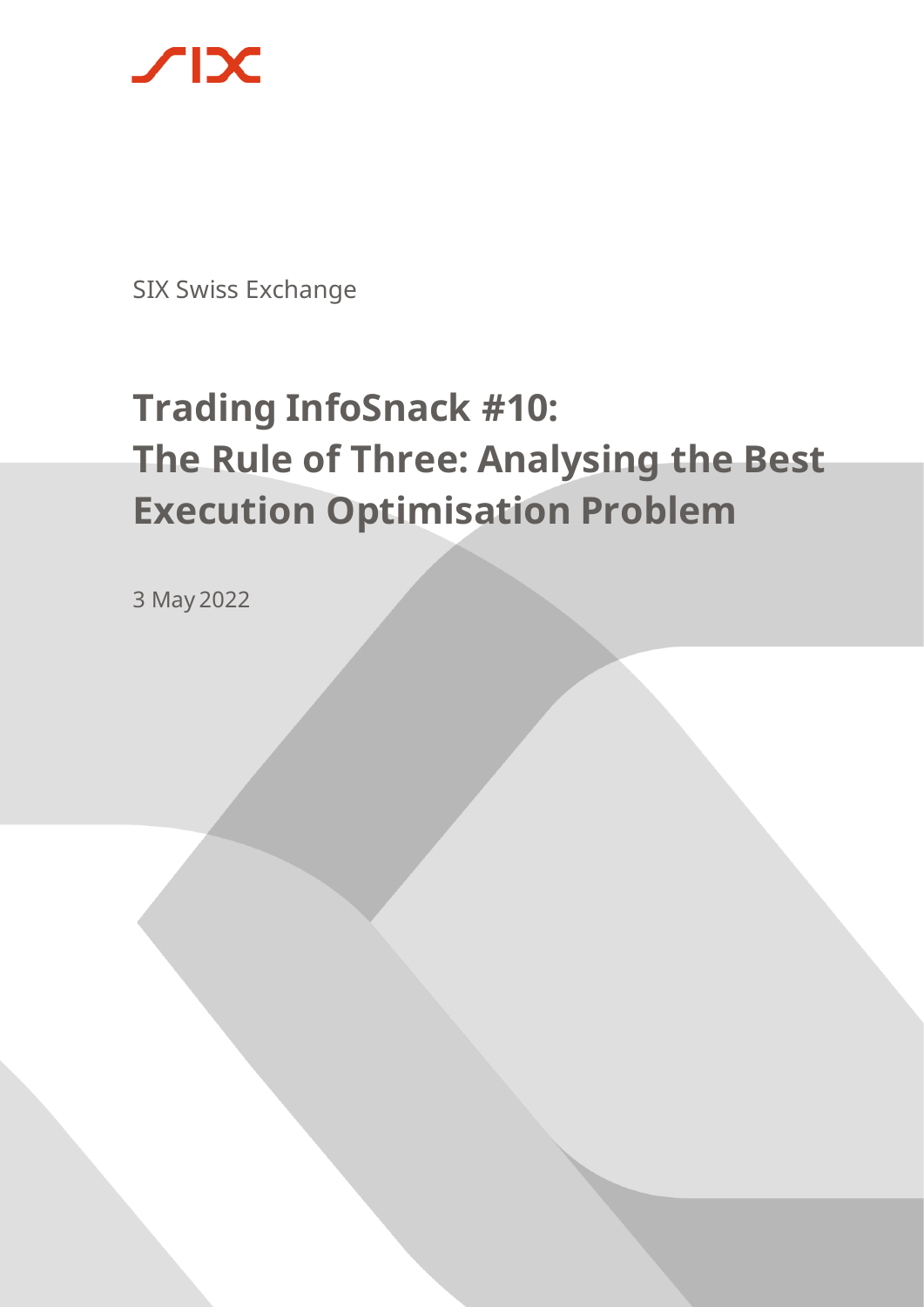## **The Rule of Three**

**In the comprehension of any narrative, the principle of 'the rule of three' proposes that a trio of segments, events or characters are more effective in the construction, communication & cognition of its key concepts. This is because three is not only rythmic and conscise, but it also represents the smallest number of data points acceptable for pattern recognition. Utilising the 'rule of three' to draw insights from the complex optimisation problem, that isorder routing to achieveBest Execution,is no less compelling.**

As such, we leverage a 'rule of three' framework to draw insights on the complex optimisation problem that is order routing to achieve Best Execution. In defining this optimisation problem, we acknowledge three key factors that impact the order routing decision, namely: (i) orderbook state (ii) likelihood of execution; and (iii) execution performance. Conjointly these three factors represent the beginning (orderbook state), middle (likelihood of execution), and end (execution performance) of the order routing lifecycle. When applying a 'rule of three' framework to the optimisation problem outlined above, we derive some interesting insights across all three core factors that in turn provide a more complete picture of the pro's and con's of prioritising one venue over another when posting liquidity. Integrating insights from orderbook state, likelihood of execution and execuction performance, we summise that venues that rank highly across all three key factors will be integral to successful order routing strategies.

#### 1. Orderbook State

Whilst the classic aggregated view of average orderbook state compares EBBO Presence and Depth across venues<sup>1</sup>, market participants will have differing views of pre-trade EBBO based on how they consume market data and construct EBBO. Taking this into account, a 'realised' depiction of how the market views and acts on prevailing EBBO orderbook states across venues can be observed by examining how specific EBBO price level executions are distributed across venues. In other words, on average how many, and which venues exhibit trading activity in order for specific EBBO price levels to be consumed. Chart 01 below, provides such a view.

| % Share of EBBO Executions             |             | Number of venues with trades at an EBBO price level |                |       |       |        |              |
|----------------------------------------|-------------|-----------------------------------------------------|----------------|-------|-------|--------|--------------|
|                                        |             | 1                                                   | $\overline{2}$ | 3     | 4     | 5      | <b>Total</b> |
|                                        |             | 28.6%                                               | 24.9%          | 23.0% | 16.8% | 6.8%   | 100.0%       |
| <b>Trading</b><br>venues               | <b>XSWX</b> | 23.2%                                               | 16.6%          | 13.9% | 9.5%  | 3.6%   | 66.9%        |
|                                        | <b>CHIX</b> | 3.4%                                                | 5.7%           | 5.5%  | 3.8%  | 1.4%   | 19.8%        |
|                                        | <b>BATE</b> | 0.6%                                                | 1.1%           | 2.1%  | 1.8%  | 0.7%   | 6.5%         |
|                                        | <b>AQXE</b> | 1.1%                                                | 1.1%           | 1.1%  | 0.9%  | 0.7%   | 4.8%         |
|                                        | <b>TRQX</b> | 0.2%                                                | 0.3%           | 0.4%  | 0.8%  | 0.4%   | 2.1%         |
| <b>Cumulative % of EBBO Executions</b> |             | 28.6%                                               | 53.5%          | 76.5% | 93.3% | 100.0% | 100.0%       |

Chart 01 - Order Book State: Distribution of EBBO price level executions across venues

Data sources: BMLL, SIX | Securities: Swiss Equities (Blue Chips) | Sample period: 03 Jan 2022 - 31 Mar 2022

<sup>&</sup>lt;sup>1</sup> In March 2022, SIX was the top ranked venue for both dual-sided EBBO presence (81%) and depth at EBBO (CHF 120k) in SLI securities. The next ranked venue showed average dual-sided EBBO presence of 65% and EBBO depth of CHF 30k depth. Source: BMLL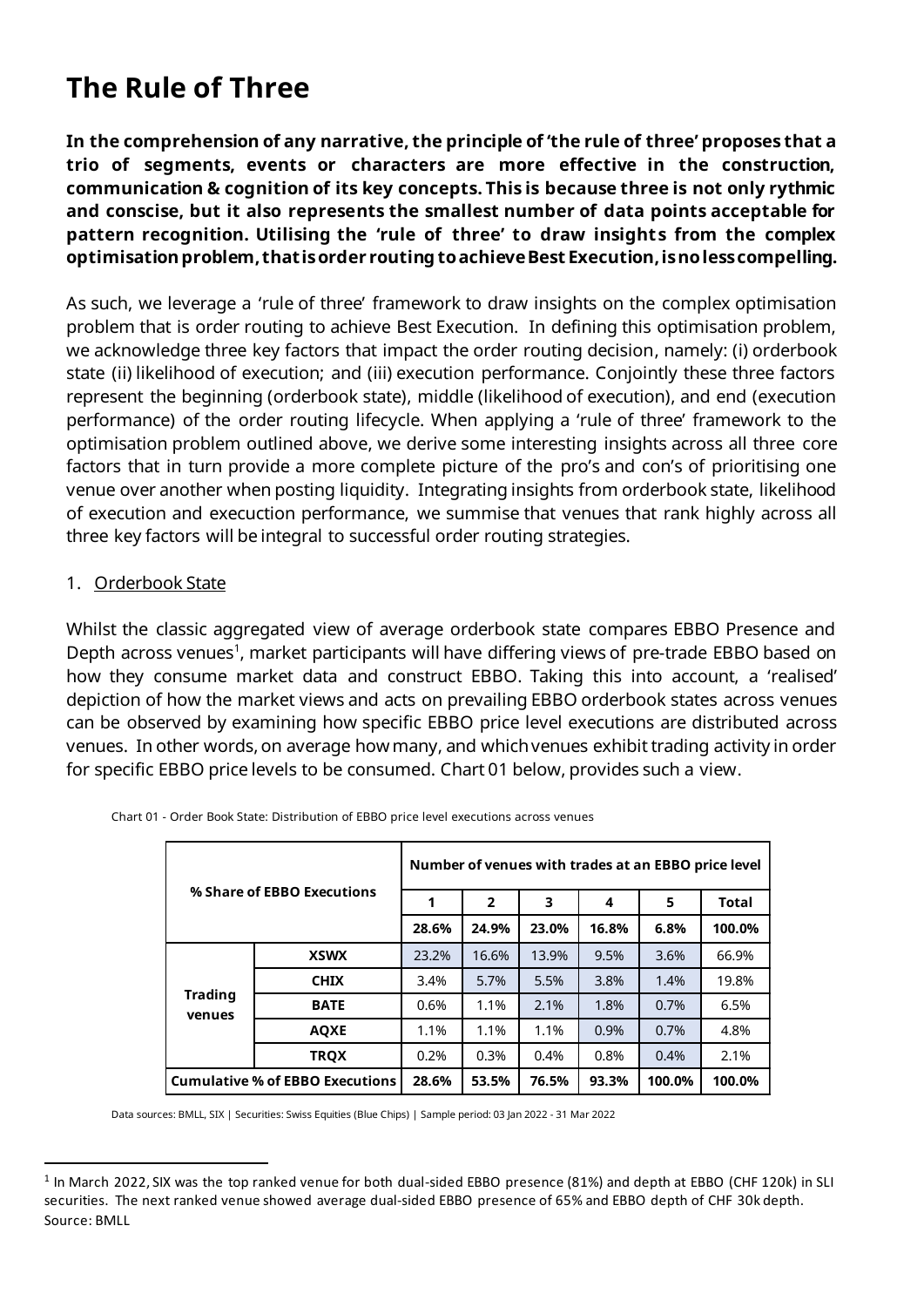In terms of reading Chart 01 above, the numbered columns (1 to 5) indicate the number of venues across which executions have occurred to exhaust discrete EBBO price levels. As such, column 1 indicates the proportion of turnover executed where discrete EBBO price levels were consumed on only one venue. Conversely, column 5 indicates the proportion of turnover executed where executions to consume discrete EBBO price levels occurred across five venues. Furthermore, the rows and blue shading indicate which venues show the highest activity in each scenario (e.g. in Column 3 the three venues with the highest share when discrete EBBO prices levels are consumed across three venues are SIX, CBOE-CXE and CBOE-BXE). When analysing Chart 01 three key observations emerge; (i) that EBBO price level exhaustion occurs on only one venue for 29% of turnover executed<sup>2</sup>; (ii) when discrete EBBO price level exhaustion occurs on only one venue, the primary exchange has a circa 80% share of these executions<sup>3</sup>; and (iii) circa 77% of turnover is executed when discrete EBBO price levels are consumed exhausted across a maximum of three venues.. Such observations provide useful insight into how and where market participants trade in response to prevailing orderbook states over time.

#### 2. Likelihood of Execution

Whilst the observations in the previous section provide a clue on what likelihood of execution may be across venues, to get a more robust picture we need to assess order dynamics on a per venue basis. Whilst it is common to look at passive liquidity metrics in assessing likelihood of execution when posting liquidity (such as the historical fill probability or queue dynamics of resting orders), our analysis instead focusses on the dynamics of contra liquidity that interacts with resting orders to drive execution behaviour.

As such, in Chart 02 below we analyse the arrival rate, arrival size and market share of incoming aggressive orders that arrive to interact with passive sell orders at EBO. In doing so, we examine the magnitude of arrival dynamics of aggressive buy orders (Chart 02, y-axis) and plot these according to the direction and magnitude of the prevailing consolidated order book imbalance or 'OBI' (Chart 02, x-axis), per venue. A strong positive (*negative*) OBI illustrates that resting buy (*sell*) orders outweigh resting sell (*buy*) orders and this implies that a price increase (*decrease*) is likely.



Chart 02 - Likelihood of Execution: Aggressive order arrival rate, size and share across venues for SLI equities traded at EBO

<sup>2</sup> Chart 01, Column 1: Cumulative % of EBBO executions

<sup>3</sup> Chart 01, Column 1: XSWX % divided by Cumulative % of EBBO executions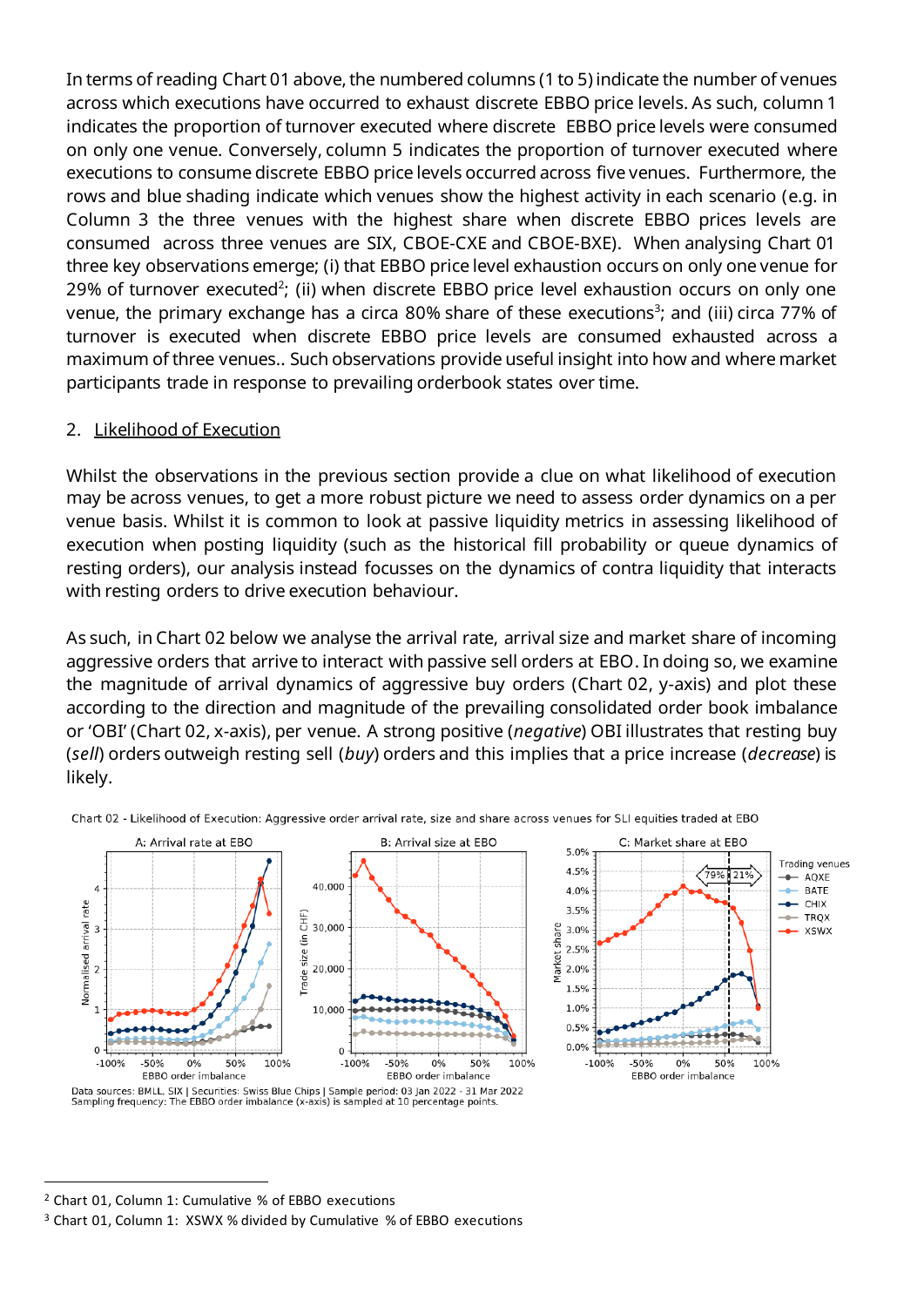With reference to Chart 02 above, the key observations are: (i) that the primary exchange exhibits a significantly higher aggressive order arrival rate (Chart 02-A; 1.5x to 3x higher), arrival size (Chart 02-B; 2.5x to 4x higher) and market share of arriving aggressive orders (Chart 02-C; 4x to 7x higher) than MTFs for all OBI states except when the OBI is strongly positive; (ii) that the aggressive order arrival rate increases across all venues as the OBI transitions to a strongly positive state; and (iii) that there is convergence in aggressive order arrival size and the market share of arriving aggressive orders when the OBI is strongly positive. However, as indicated on Chart 02-C, the proportion of turnover executed in a strongly positive OBI state is approximately only 20% of the market total.

Considering the above observations together, it can be postulated that the size of arriving aggressive order executions per-venue is influenced by it's displayed depth (Chart 02-B) and that the per-venue variation in the rate of influx of aggressive orders in strongly positive OBI states is driven potentially by order flow seeking crumbling-quote or stale-price arbitrage opportunities.

#### 3. Execution Performance

Whilst, the measurement of execution performance can be based on a number of different metrics and methodologies, a common interpretation is to observe price reversion at a given time after an execution. This can be used to detect the occurrence of adverse selection (i.e. where a stock was sold ahead of a price increase or bought ahead of a price decrease). Chart 03 below provides two alternative views of price reversion (measured in bps at 1 second after the trade) per venue.



Chart 03 - Execution Performance: Average price reversion for SLI equities traded at EBBO

Data sources: BMLL, SIX | Securities: Swiss Blue Chips | Sample period: 03 Jan 2022 - 31 Mar 2022 Sampling frequency: The EBBO consumption of aggressive orders (x-axis) is sampled at 10 percentage points.

Chart 03-A, measures price reversion based on how EBBO price level executions are distributed across venues. We apply the same methodology and distribution buckets for apportioning EBBO price level executions across venues as we do in Chart 01. We then analyse the reversion observed on a specific venue when it is present in each of the aforementioned distribution buckets<sup>4</sup>. When doing this, Chart 03-A presents the following observation: with the exception of Aquis, average reversion curves are broadly similar across venues. In contrast, Chart 03-B illustrates price reversion based on the proportion of total consolidated EBBO liquidity that has been consumed across the duration of discrete EBBO price levels. When viewing per venue price reversion in this way, it can be seen that if the proportion of liquidity being consumed is less than 60% of the total

<sup>&</sup>lt;sup>4</sup> i.e. when it was the sole venue that contributed to discrete EBBO price level exhaustion or when it was one of the two, three, four or five venues that participated in the exhaustion of discrete EBBO price levels.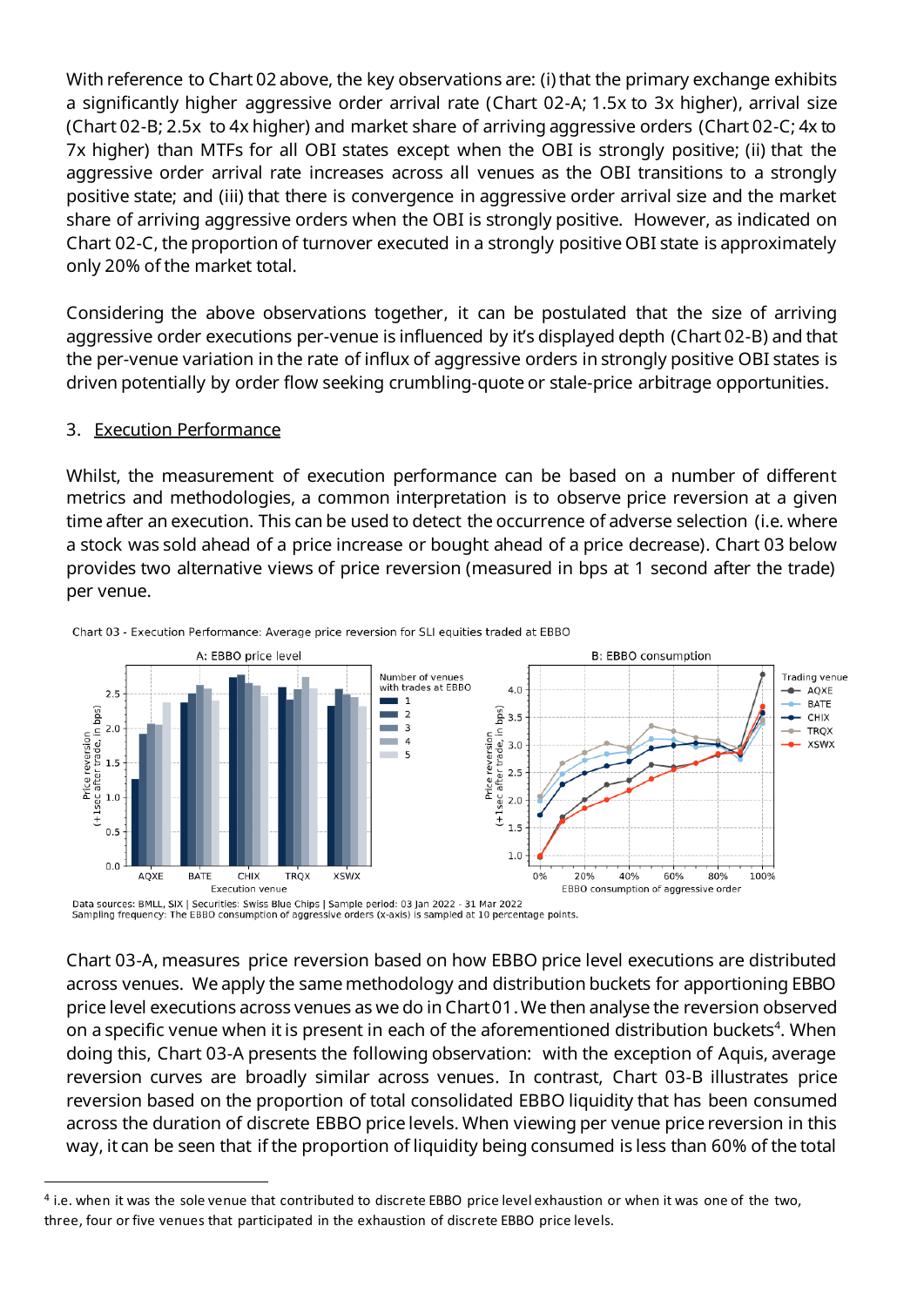consolidated liquidity dispalyed at a given EBBO price level, then executions on the primary exchange suffer less from adverse selection (i.e. have lower basis point reversion). However, if the proportion of liquidity being consumed is over 80% of the total consolidated liquidity at a given EBBO price level, then basis point price reversion is broadly similar across venues.

Considering both Chart 03-A and Chart 03-B together, it can be summised that: (i) the level of per venue price reversion observed depends on perspective; (ii) that when a large proportion of a consolidated EBBO price level is consumed, that observed price reversion is broadly similar across venues; and (iii) that venue specific order book depth and the sequence of liquidity consumption across venues can influence observed price reversion.

### Applying the Rule of Three:

In analysing the complex optimisation problem that is order routing to achieve 'Best Execution', it is important to acknowledge that market participants grapple with how best to integrate three core components into their order routing strategies namely; order book state, likelihood of execution and execution performance. This is an unenviable task, and something which our trading participants are much better placed to reconcile than ourselves. However, it can be easily observed above that the three core components must be analysed together (holistically), rather than in isolation, in order to derive the greatest insight. For example, if only execution performance was considered, then it might be hastily concluded that posting liquidity on one venue is superior to posting it on another (i.e. price reversion appears to be lower on Aquis or the Primary depending on how it is measured). However, when also incorporating metrics that analyse for order book state and likelihood of execution, a different picture emerges. This holistic picture begins to illustrate that for some venues a trade-off between execution performance and likelihood of execution exists, or for other venues that likelihood of execution increases when the orderbook state is indicative of a potential price change. As such, logic should dictate that preferencing venues that consistently rank highly across appropriate measures of all three factors (order book state, likelihood of execution and execution performance), will be integral to successful order routing strategies.

Food for thought.

#### **Authors**

| Adam Matuszewski                           | <b>Phone +41 58 399 4047</b> |
|--------------------------------------------|------------------------------|
| Simon McQuoid Mason Phone +44 788 910 0020 |                              |
| <b>Fabian Ochsner</b>                      | Phone +41 58 399 4212        |
| Dr Ekaterina Azarnyh                       | Phone +41 58 399 5069        |
| <b>Felix Jost</b>                          | Phone +41 58 399 8209        |

Visit our website: [www.six-group.com/trading](http://www.six-group.com/trading)

**E-Mail** [adam.matuszewski@six-group.com](mailto:adam.matuszewski@six-group.com?subject=InfoSnack)

**E-Mail** [simon.mcquoid-mason@six-group.com](mailto:simon.mcquoid-mason@six-group.com?subject=InfoSnack)

**E-Mail** [fabian.ochsner@six-group.com](mailto:fabian.ochsner@six-group.com?subject=InfoSnack)

**E-Mail** ekaterina azarnyh@six-group.com

**E-Mail** [felix.jost@six-group.com](mailto:felix.jost@six-group.com)